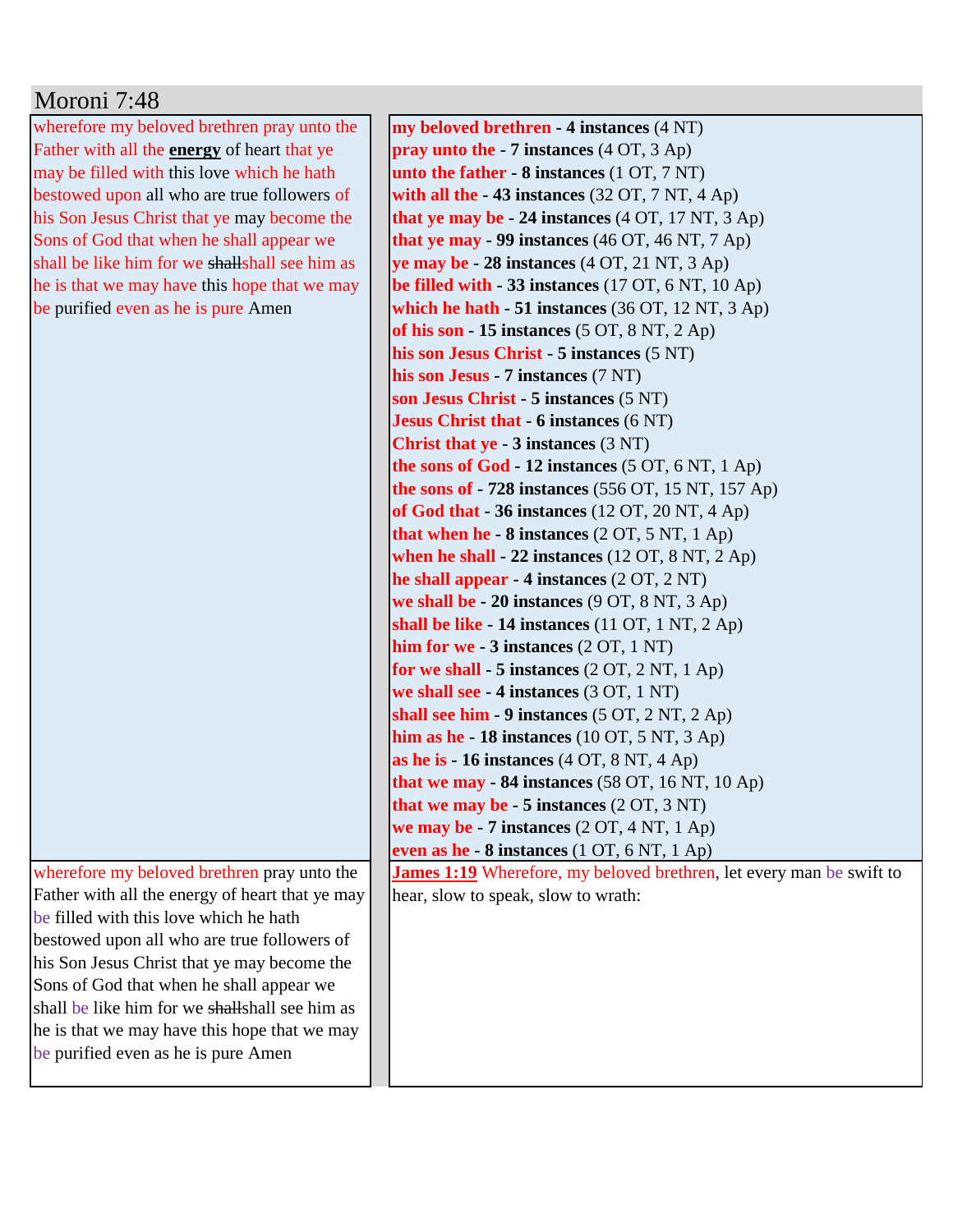| wherefore my beloved brethren pray unto the<br>Father with all the energy of heart that ye may<br>be filled with this love which he hath<br>bestowed upon all who are true followers of<br>his Son Jesus Christ that ye may become the<br>Sons of God that when he shall appear we<br>shall be like him for we shall shall see him as<br>he is that we may have this hope that we may<br>be purified even as he is pure Amen | Philippians 2:12 Wherefore, my beloved, as ye have always obeyed, not<br>as in my presence only, but now much more in my absence, work out<br>your own salvation with fear and trembling. |
|------------------------------------------------------------------------------------------------------------------------------------------------------------------------------------------------------------------------------------------------------------------------------------------------------------------------------------------------------------------------------------------------------------------------------|-------------------------------------------------------------------------------------------------------------------------------------------------------------------------------------------|
| wherefore my beloved brethren pray unto the<br>Father with all the energy of heart that ye<br>may be filled with this love which he hath<br>bestowed upon all who are true followers of<br>his Son Jesus Christ that ye may become the<br>Sons of God that when he shall appear we<br>shall be like him for we shall shall see him as<br>he is that we may have this hope that we may<br>be purified even as he is pure Amen | 2 Chronicles 15:12 And they entered into a covenant to seek the LORD<br>God of their fathers with all their heart and with all their soul;                                                |
| wherefore my beloved brethren pray unto the<br>Father with all the energy of heart that ye<br>may be filled with this love which he hath<br>bestowed upon all who are true followers of<br>his Son Jesus Christ that ye may become the<br>Sons of God that when he shall appear we<br>shall be like him for we shall shall see him as<br>he is that we may have this hope that we may<br>be purified even as he is pure Amen | <b>Ephesians 3:19</b> And to know the love of Christ, which passeth<br>knowledge, that ye might be filled with all the fulness of God.                                                    |
| wherefore my beloved brethren pray unto the<br>Father with all the energy of heart that ye<br>may be filled with this love which he hath<br>bestowed upon all who are true followers of<br>his Son Jesus Christ that ye may become the<br>Sons of God that when he shall appear we<br>shall be like him for we shall shall see him as<br>he is that we may have this hope that we may<br>be purified even as he is pure Amen | <b>Deuteronomy 30:14</b> But the word is very nigh unto thee, in thy mouth,<br>and in thy heart, that thou mayest do it.                                                                  |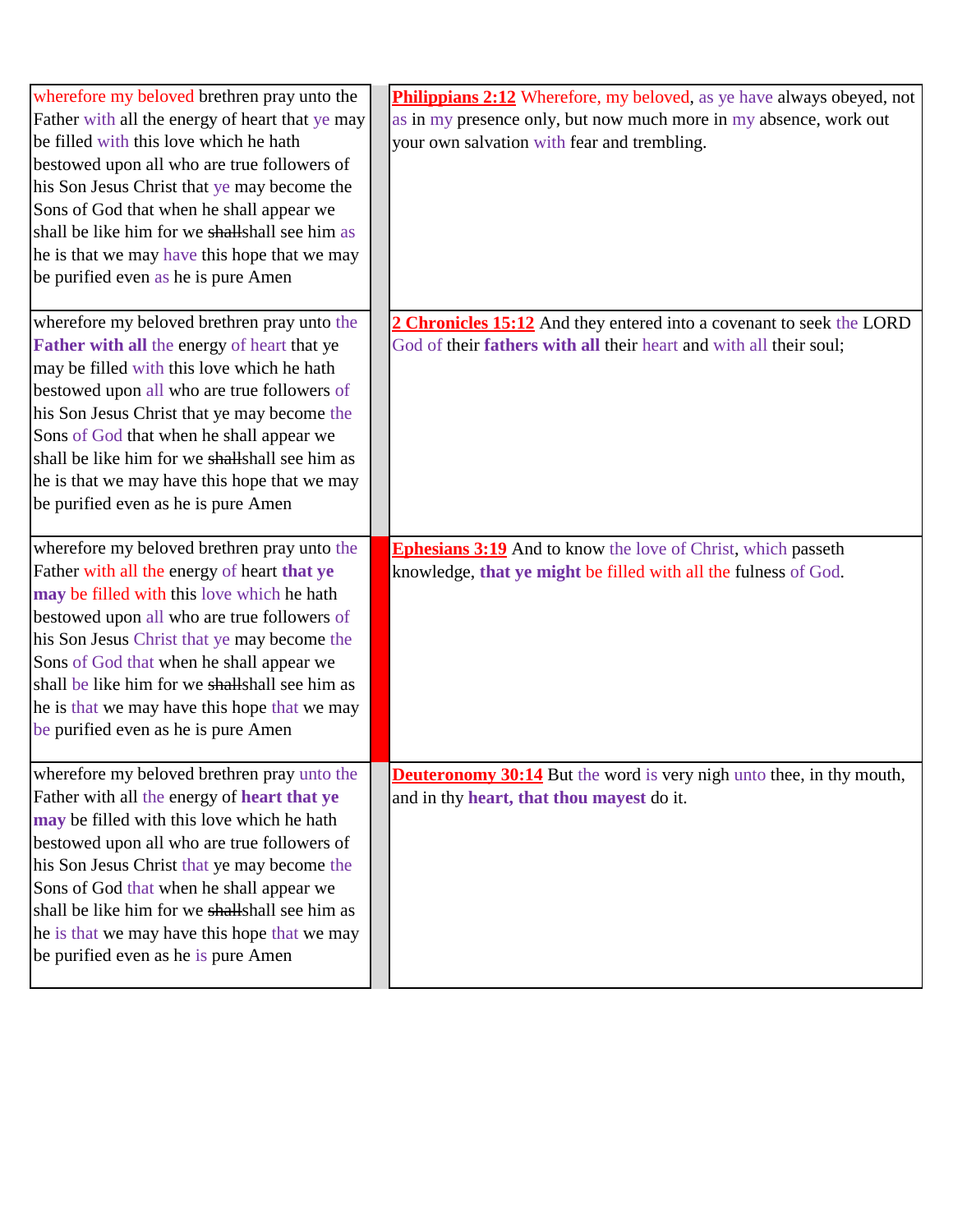| wherefore my beloved brethren pray unto the<br>Father with all the energy of heart that ye<br>may be filled with this love which he hath<br>bestowed upon all who are true followers of<br>his Son Jesus Christ that ye may become the<br>Sons of God that when he shall appear we<br>shall be like him for we shall shall see him as<br>he is that we may have this hope that we may<br>be purified even as he is pure Amen | <b>Colossians 1:9</b> For this cause we also, since the day we heard it, do not<br>cease to pray for you, and to desire that ye might be filled with the<br>knowledge of his will in all wisdom and spiritual understanding;                                                                                                          |
|------------------------------------------------------------------------------------------------------------------------------------------------------------------------------------------------------------------------------------------------------------------------------------------------------------------------------------------------------------------------------------------------------------------------------|---------------------------------------------------------------------------------------------------------------------------------------------------------------------------------------------------------------------------------------------------------------------------------------------------------------------------------------|
| wherefore my beloved brethren pray unto the<br>Father with all the energy of heart that ye may<br>be filled with this love which he hath<br>bestowed upon all who are true followers of<br>his Son Jesus Christ that ye may become the<br>Sons of God that when he shall appear we<br>shall be like him for we shall shall see him as<br>he is that we may have this hope that we may<br>be purified even as he is pure Amen | <b>2 Timothy 1:4</b> Greatly desiring to see thee, being mindful of thy tears,<br>that I may be filled with joy;                                                                                                                                                                                                                      |
| wherefore my beloved brethren pray unto the<br>Father with all the energy of heart that ye may<br>be filled with this love which he hath<br>bestowed upon all who are true followers of<br>his Son Jesus Christ that ye may become the<br>Sons of God that when he shall appear we<br>shall be like him for we shall shall see him as<br>he is that we may have this hope that we may<br>be purified even as he is pure Amen | <b>Luke 14:23</b> And the lord said unto the servant, Go out into the highways<br>and hedges, and compel them to come in, that my house may be filled.                                                                                                                                                                                |
| wherefore my beloved brethren pray unto the<br>Father with all the energy of heart that ye may<br>be filled with this love which he hath<br>bestowed upon all who are true followers of<br>his Son Jesus Christ that ye may become the<br>Sons of God that when he shall appear we<br>shall be like him for we shall shall see him as<br>he is that we may have this hope that we may<br>be purified even as he is pure Amen | <b>Isaiah 63:7</b> I will mention the loving kindnesses of the LORD, and the<br>praises of the LORD, according to all that the LORD hath bestowed on<br>us, and the great goodness toward the house of Israel, which he hath<br>bestowed on them according to his mercies, and according to the<br>multitude of his lovingkindnesses. |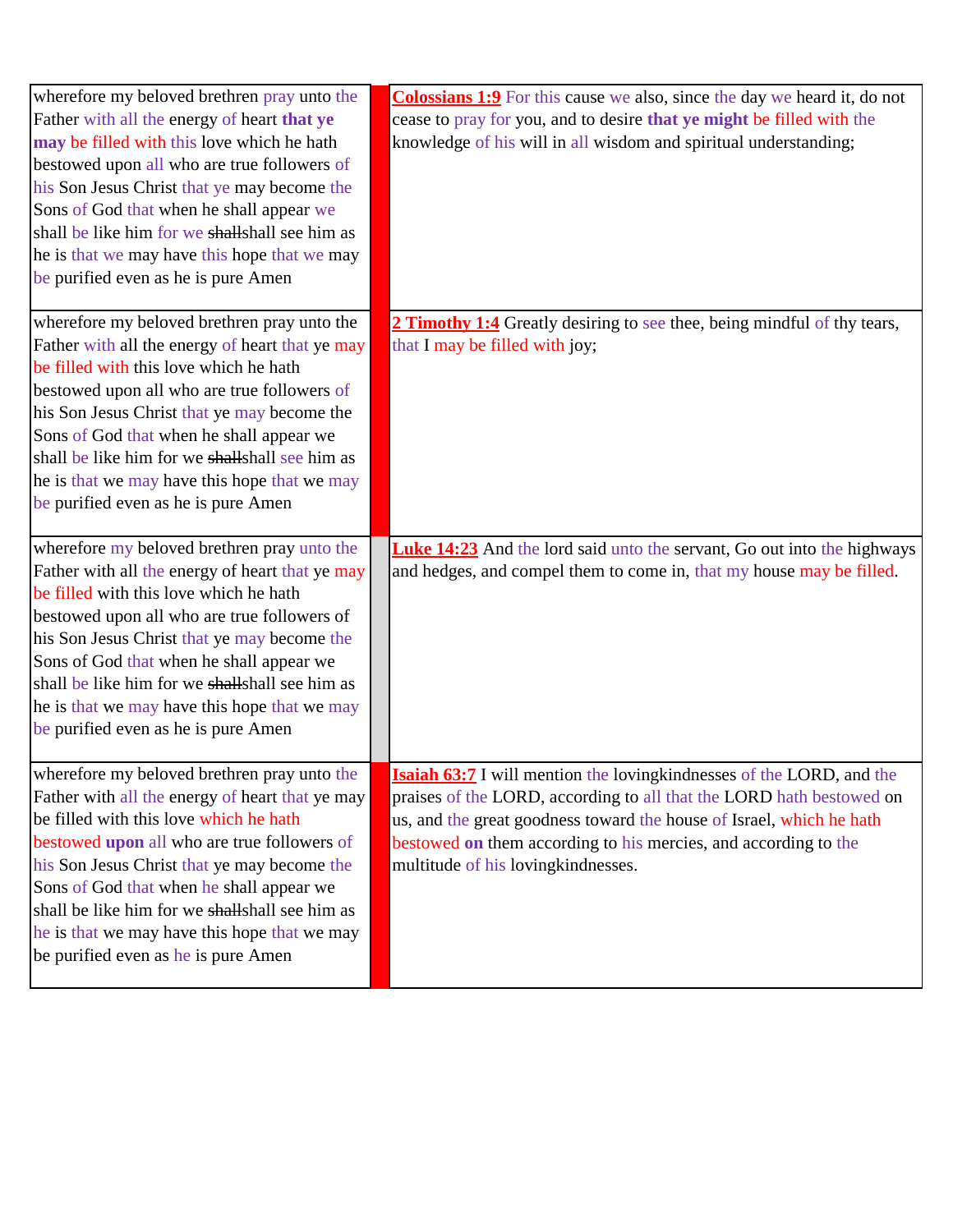| wherefore my beloved brethren pray unto the<br>Father with all the energy of heart that ye may<br>be filled with this love which he hath<br>bestowed upon all who are true followers of<br>his Son Jesus Christ that ye may become the<br>Sons of God that when he shall appear we<br>shall be like him for we shall shall see him as<br>he is that we may have this hope that we may<br>be purified even as he is pure Amen | <b>1 John 3:1</b> Behold, what manner of love the Father hath bestowed upon<br>us, that we should be called the sons of God: therefore the world<br>knoweth us not, because it knew him not.                                                                          |
|------------------------------------------------------------------------------------------------------------------------------------------------------------------------------------------------------------------------------------------------------------------------------------------------------------------------------------------------------------------------------------------------------------------------------|-----------------------------------------------------------------------------------------------------------------------------------------------------------------------------------------------------------------------------------------------------------------------|
| wherefore my beloved brethren pray unto the<br>Father with all the energy of heart that ye may<br>be filled with this love which he hath<br>bestowed upon all who are true followers of<br>his Son Jesus Christ that ye may become the<br>Sons of God that when he shall appear we<br>shall be like him for we shall shall see him as<br>he is that we may have this hope that we may<br>be purified even as he is pure Amen | <b>1 Corinthians 1:9</b> God is faithful, by whom ye were called unto the<br>fellowship of his Son Jesus Christ our Lord.                                                                                                                                             |
| wherefore my beloved brethren pray unto the<br>Father with all the energy of heart that ye may<br>be filled with this love which he hath<br>bestowed upon all who are true followers of<br>his Son Jesus Christ that ye may become the<br>Sons of God that when he shall appear we<br>shall be like him for we shall shall see him as<br>he is that we may have this hope that we may<br>be purified even as he is pure Amen | 1 John 3:23 And this is his commandment, That we should believe on<br>the name of his Son Jesus Christ, and love one another, as he gave us<br>commandment.                                                                                                           |
| wherefore my beloved brethren pray unto the<br>Father with all the energy of heart that ye may<br>be filled with this love which he hath<br>bestowed upon all who are true followers of<br>his Son Jesus Christ that ye may become the<br>Sons of God that when he shall appear we<br>shall be like him for we shall shall see him as<br>he is that we may have this hope that we may<br>be purified even as he is pure Amen | <b>1 Corinthians 1:10</b> Now I beseech you, brethren, by the name of our<br>Lord Jesus Christ, that ye all speak the same thing, and that there be no<br>divisions among you; but that ye be perfectly joined together in the same<br>mind and in the same judgment. |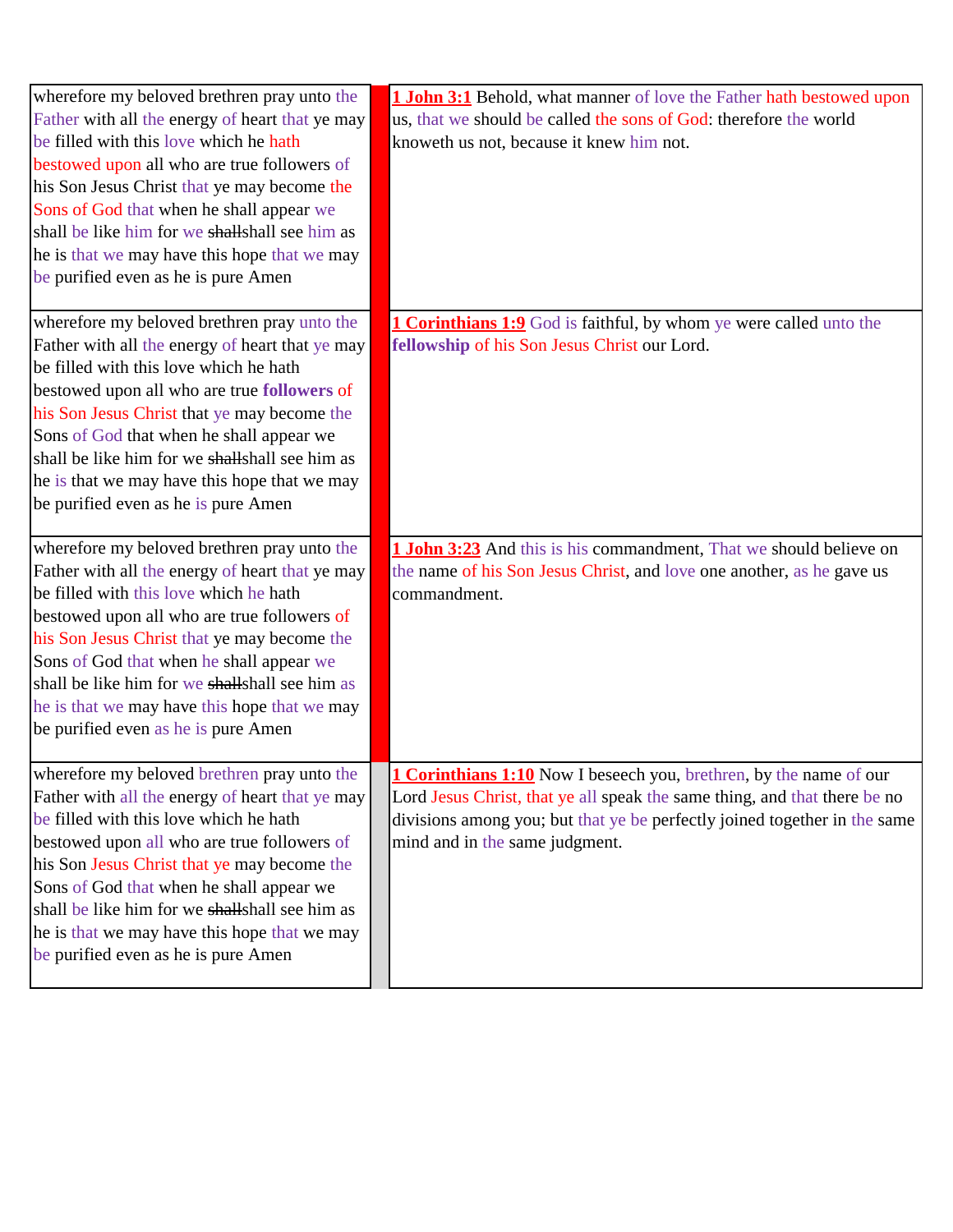| wherefore my beloved brethren pray unto the<br>Father with all the energy of heart that ye may<br>be filled with this love which he hath<br>bestowed upon all who are true followers of<br>his Son Jesus Christ that ye may become the<br>Sons of God that when he shall appear we<br>shall be like him for we shall shall see him as<br>he is that we may have this hope that we may<br>be purified even as he is pure Amen | 2 Thessalonians 3:6 Now we command you, brethren, in the name of<br>our Lord Jesus Christ, that ye withdraw yourselves from every brother<br>that walketh disorderly, and not after the tradition which he received of<br>us. |
|------------------------------------------------------------------------------------------------------------------------------------------------------------------------------------------------------------------------------------------------------------------------------------------------------------------------------------------------------------------------------------------------------------------------------|-------------------------------------------------------------------------------------------------------------------------------------------------------------------------------------------------------------------------------|
| wherefore my beloved brethren pray unto the<br>Father with all the energy of heart that ye may<br>be filled with this love which he hath<br>bestowed upon all who are true followers of<br>his Son Jesus Christ that ye may become the<br>Sons of God that when he shall appear we<br>shall be like him for we shall shall see him as<br>he is that we may have this hope that we may<br>be purified even as he is pure Amen | <b>Romans 4:18</b> Who against hope believed in hope, that he might become<br>the father of many nations; according to that which was spoken, So shall<br>thy seed be.                                                        |
| wherefore my beloved brethren pray unto the<br>Father with all the energy of heart that ye may<br>be filled with this love which he hath<br>bestowed upon all who are true followers of<br>his Son Jesus Christ that ye may become the<br>Sons of God that when he shall appear we<br>shall be like him for we shall shall see him as<br>he is that we may have this hope that we may<br>be purified even as he is pure Amen | <b>John 1:12</b> But as many as received him, to them gave he power to<br>become the sons of God, even to them that believe on his name:                                                                                      |
| wherefore my beloved brethren pray unto the<br>Father with all the energy of heart that ye may<br>be filled with this love which he hath<br>bestowed upon all who are true followers of<br>his Son Jesus Christ that ye may become the<br>Sons of God that when he shall appear we<br>shall be like him for we shall shall see him as<br>he is that we may have this hope that we may<br>be purified even as he is pure Amen | <b>1 John 3:2</b> Beloved, now are we the sons of God, and it doth not yet<br>appear what we shall be: but we know that, when he shall appear, we<br>shall be like him; for we shall see him as he is.                        |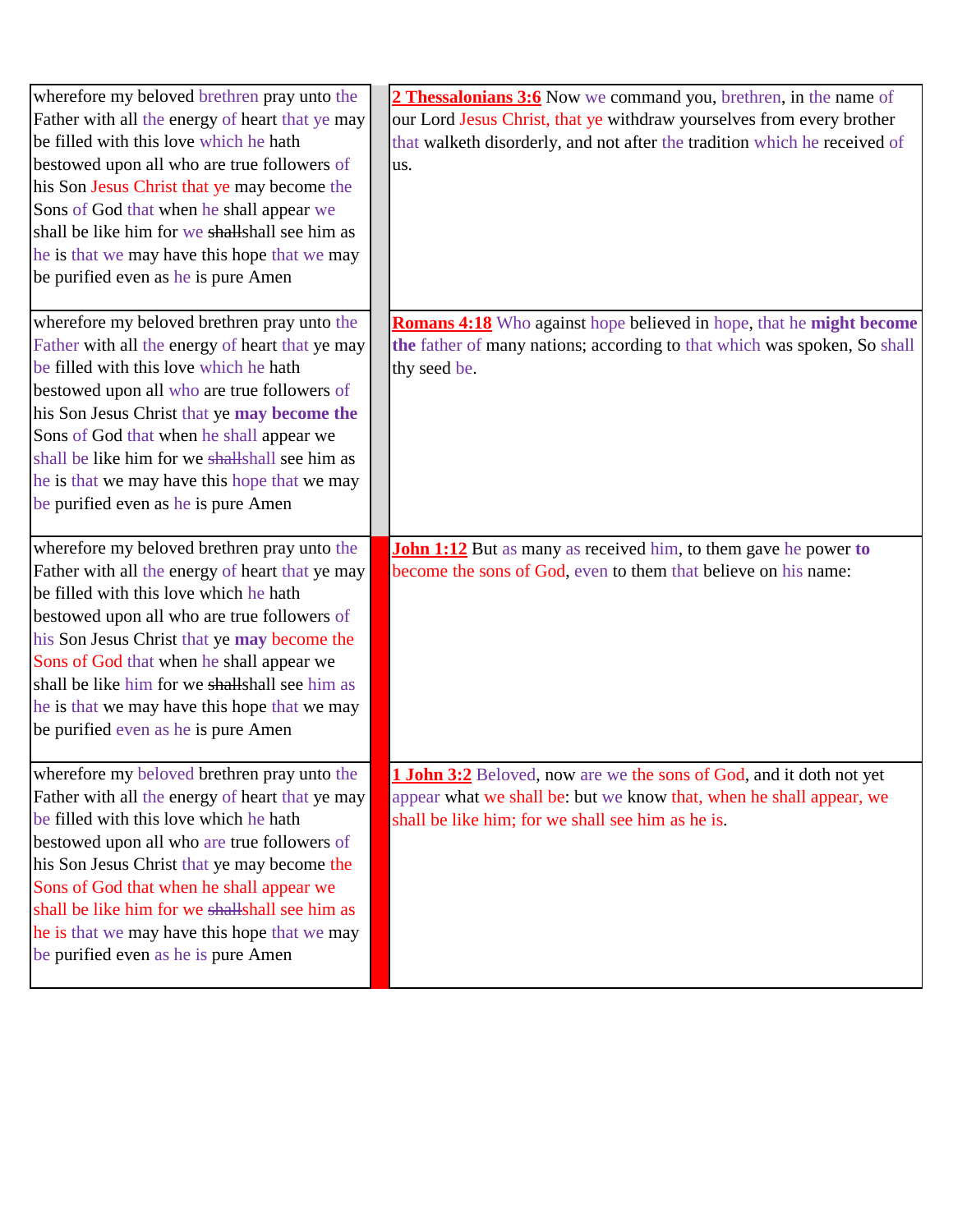| wherefore my beloved brethren pray unto the<br>Father with all the energy of heart that ye may<br>be filled with this love which he hath<br>bestowed upon all who are true followers of<br>his Son Jesus Christ that ye may become the<br>Sons of God that when he shall appear we<br>shall be like him for we shall shall see him as<br>he is that we may have this hope that we may<br>be purified even as he is pure Amen | 1 John 2:28 And now, little children, abide in him; that, when he shall<br>appear, we may have confidence, and not be ashamed before him at his<br>coming.                                                                                                     |
|------------------------------------------------------------------------------------------------------------------------------------------------------------------------------------------------------------------------------------------------------------------------------------------------------------------------------------------------------------------------------------------------------------------------------|----------------------------------------------------------------------------------------------------------------------------------------------------------------------------------------------------------------------------------------------------------------|
| wherefore my beloved brethren pray unto the<br>Father with all the energy of heart that ye may<br>be filled with this love which he hath<br>bestowed upon all who are true followers of<br>his Son Jesus Christ that ye may become the<br>Sons of God that when he shall appear we<br>shall be like him for we shall shall see him as<br>he is that we may have this hope that we may<br>be purified even as he is pure Amen | <b>Ecclesiasticus 27:24</b> I have hated many things, but nothing like him; for<br>the Lord will hate him.                                                                                                                                                     |
| wherefore my beloved brethren pray unto the<br>Father with all the energy of heart that ye may<br>be filled with this love which he hath<br>bestowed upon all who are true followers of<br>his Son Jesus Christ that ye may become the<br>Sons of God that when he shall appear we<br>shall be like him for we shall shall see him as<br>he is that we may have this hope that we may<br>be purified even as he is pure Amen | 1 Samuel 16:11 And Samuel said unto Jesse, Are here all thy children?<br>And he said, There remaineth yet the youngest, and, behold, he keepeth<br>the sheep. And Samuel said unto Jesse, Send and fetch him: for we will<br>not sit down till he come hither. |
| wherefore my beloved brethren pray unto the<br>Father with all the energy of heart that ye may<br>be filled with this love which he hath<br>bestowed upon all who are true followers of<br>his Son Jesus Christ that ye may become the<br>Sons of God that when he shall appear we<br>shall be like him for we shall shall see him as<br>he is that we may have this hope that we may<br>be purified even as he is pure Amen | <b>Isaiah 53:2</b> For he shall grow up before him as a tender plant, and as a<br>root out of a dry ground: he hath no form nor comeliness; and when we<br>shall see him, there is no beauty that we should desire him.                                        |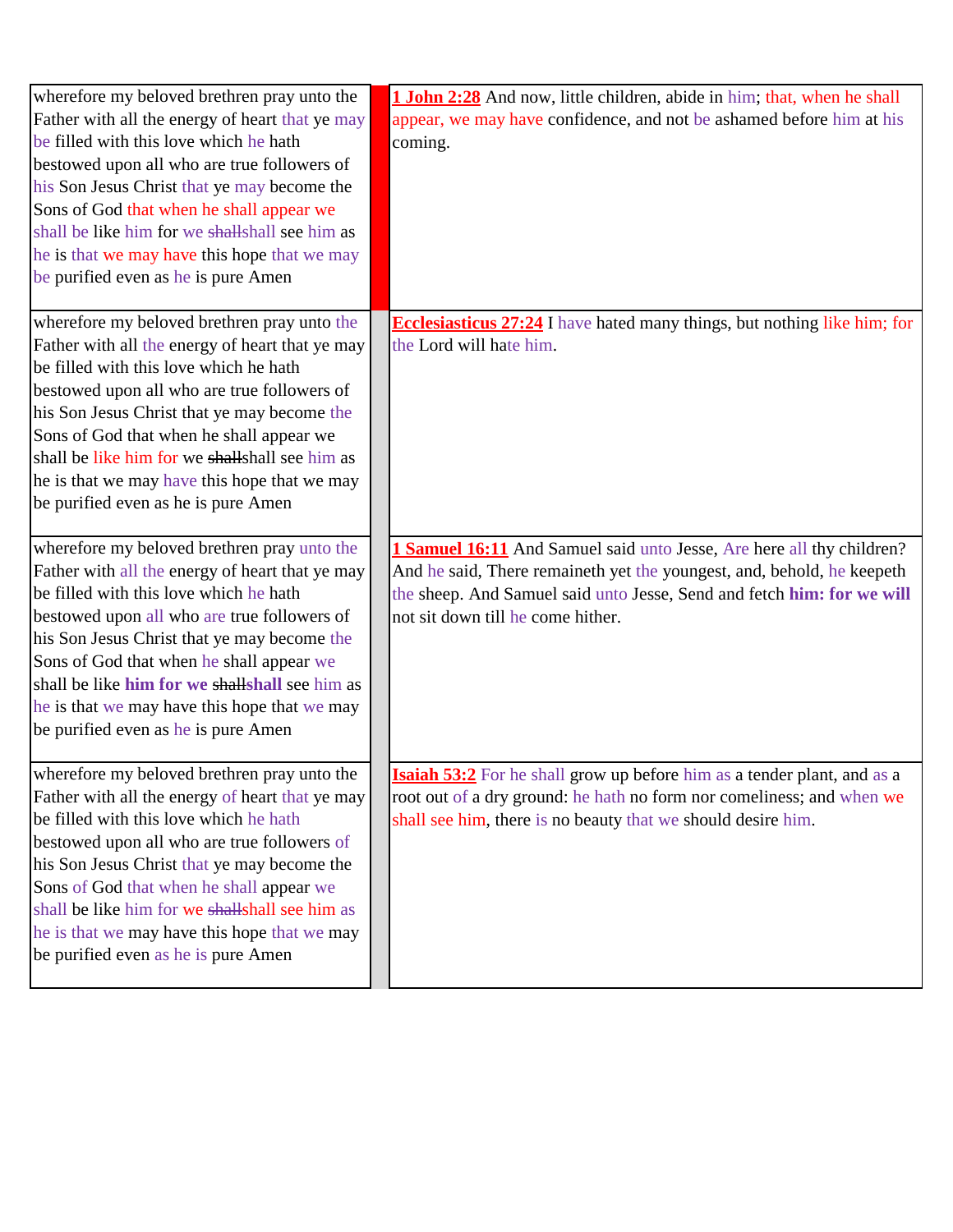| wherefore my beloved brethren pray unto the     | Mark 16:7 But go your way, tell his disciples and Peter that he goeth         |
|-------------------------------------------------|-------------------------------------------------------------------------------|
| Father with all the energy of heart that ye may | before you into Galilee: there shall ye see him, as he said unto you.         |
| be filled with this love which he hath          |                                                                               |
| bestowed upon all who are true followers of     |                                                                               |
| his Son Jesus Christ that ye may become the     |                                                                               |
| Sons of God that when he shall appear we        |                                                                               |
| shall be like him for we shall shall see him as |                                                                               |
| he is that we may have this hope that we may    |                                                                               |
| be purified even as he is pure Amen             |                                                                               |
|                                                 |                                                                               |
| wherefore my beloved brethren pray unto the     | <b>Ecclesiasticus 43:31</b> Who hath seen him, that he might tell us? and who |
| Father with all the energy of heart that ye may | can magnify him as he is?                                                     |
| be filled with this love which he hath          |                                                                               |
| bestowed upon all who are true followers of     |                                                                               |
| his Son Jesus Christ that ye may become the     |                                                                               |
| Sons of God that when he shall appear we        |                                                                               |
| shall be like him for we shall shall see him as |                                                                               |
| he is that we may have this hope that we may    |                                                                               |
| be purified even as he is pure Amen             |                                                                               |
|                                                 |                                                                               |
|                                                 |                                                                               |
| wherefore my beloved brethren pray unto the     | 2 Kings 6:13 And he said, Go and spy where he is, that I may send and         |
| Father with all the energy of heart that ye may | fetch him. And it was told him, saying, Behold, he is in Dothan.              |
| be filled with this love which he hath          |                                                                               |
| bestowed upon all who are true followers of     |                                                                               |
| his Son Jesus Christ that ye may become the     |                                                                               |
| Sons of God that when he shall appear we        |                                                                               |
| shall be like him for we shall shall see him as |                                                                               |
| he is that we may have this hope that we may    |                                                                               |
| be purified even as he is pure Amen             |                                                                               |
|                                                 |                                                                               |
| wherefore my beloved brethren pray unto the     | Wisdom 13:4 But if they were astonished at their power and virtue, let        |
| Father with all the energy of heart that ye may | them understand by them, how much mightier he is that made them.              |
| be filled with this love which he hath          |                                                                               |
| bestowed upon all who are true followers of     |                                                                               |
| his Son Jesus Christ that ye may become the     |                                                                               |
| Sons of God that when he shall appear we        |                                                                               |
| shall be like him for we shall shall see him as |                                                                               |
| he is that we may have this hope that we may    |                                                                               |
| be purified even as he is pure Amen             |                                                                               |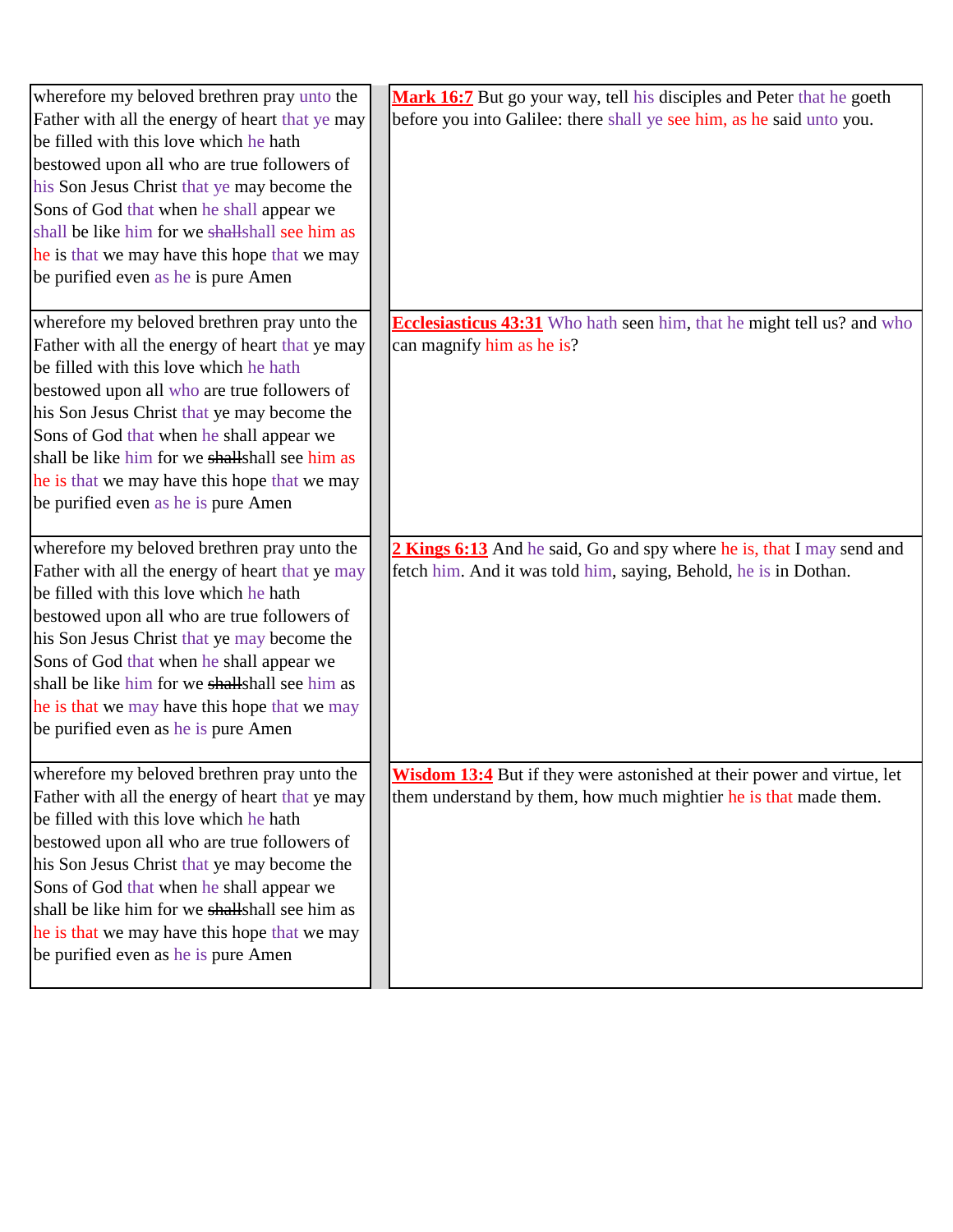| wherefore my beloved brethren pray unto the<br>Father with all the energy of heart that ye may<br>be filled with this love which he hath<br>bestowed upon all who are true followers of<br>his Son Jesus Christ that ye may become the<br>Sons of God that when he shall appear we<br>shall be like him for we shall shall see him as<br>he is that we may have this hope that we may<br>be purified even as he is pure Amen | Acts 15:19 Wherefore my sentence is, that we trouble not them, which<br>from among the Gentiles are turned to God:                                           |
|------------------------------------------------------------------------------------------------------------------------------------------------------------------------------------------------------------------------------------------------------------------------------------------------------------------------------------------------------------------------------------------------------------------------------|--------------------------------------------------------------------------------------------------------------------------------------------------------------|
| wherefore my beloved brethren pray unto the<br>Father with all the energy of heart that ye may<br>be filled with this love which he hath<br>bestowed upon all who are true followers of<br>his Son Jesus Christ that ye may become the<br>Sons of God that when he shall appear we<br>shall be like him for we shall shall see him as<br>he is that we may have this hope that we may<br>be purified even as he is pure Amen | <b>1 John 4:17</b> Herein is our love made perfect, that we may have boldness<br>in the day of judgment: because as he is, so are we in this world.          |
| wherefore my beloved brethren pray unto the<br>Father with all the energy of heart that ye may<br>be filled with this love which he hath<br>bestowed upon all who are true followers of<br>his Son Jesus Christ that ye may become the<br>Sons of God that when he shall appear we<br>shall be like him for we shall shall see him as<br>he is that we may have this hope that we may<br>be purified even as he is pure Amen | Acts 27:20 And when neither sun nor stars in many days appeared, and<br>no small tempest lay on us, all hope that we should be saved was then<br>taken away. |
| wherefore my beloved brethren pray unto the<br>Father with all the energy of heart that ye may<br>be filled with this love which he hath<br>bestowed upon all who are true followers of<br>his Son Jesus Christ that ye may become the<br>Sons of God that when he shall appear we<br>shall be like him for we shall shall see him as<br>he is that we may have this hope that we<br>may be purified even as he is pure Amen | 1 John 3:3 And every man that hath this hope in him purifieth<br>himself, even as he is pure.                                                                |